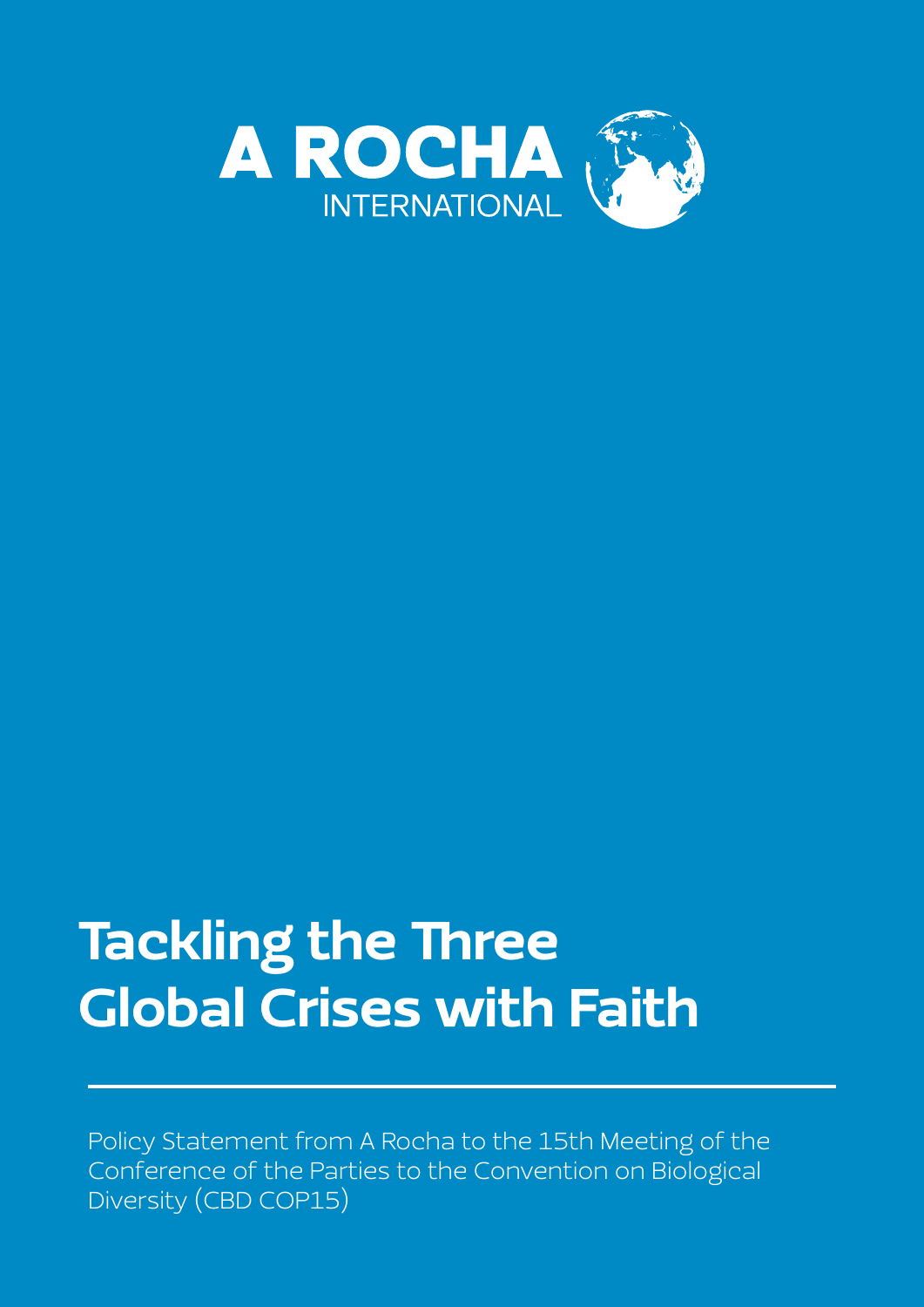## The Challenge

## i) Drivers and causes of the crisis

 The world is facing a three-fold crisis like no other previously experienced in the history of humanity. These issues are driven by unsustainable over-consumption and overpopulation. These are leading to: a) the rapid loss of our planet's biodiversity; b) climate change and a rapid increase in the global average temperature: and c) increasing inequality and poverty. Each of these three crises then impacts negatively on the other two: biodiversity loss drives climate change and poverty and inequality; climate change drives biodiversity loss and poverty and inequality; and poverty and inequality can have negative impacts on biodiversity loss and climate change, given the poorest are forced to prioritise short-term survival over longer-term sustainability.

 There are five clear drivers feeding these crises, which are our over-demand for i) food, ii) water, iii) energy; iv) rapidly increasing built infrastructure, and the consequent v) waste and pollution. If we are to tackle all three of these crises, the five drivers must be addressed. In recent times biodiversity has often been considered to be of lesser importance - or even a luxury - when compared to other challenges we are facing. However, we believe that if we are to tackle all three crises effectively, biodiversity must be seen as of equal importance.

## ii) The problem of human nature

 Experience tells us that governments have set worthy and critical targets for biodiversity before, yet they have still not been achieved. Over the past 20 years, we have seen the world's governments come together to try to agree biodiversity targets (significantly in 2002 at the CBD COP5, in 2010 to develop the 20 Aichi Biodiversity Targets (CBD COP10), in 2015 the Sustainable Development Goals at the UN General Assembly, but many more besides), but then have not had the political will to implement them. A Rocha understands this through the lens of the biblical understanding of human nature: though humanity might sign up to lofty ideals, for much of the time we then sacrifice these higher ambitions in the interests of short-term and often selfish gains. Therefore, we believe that a radically ambitious Post-2020 Global Biodiversity Framework needs to be backed up and enforced by legal measures and independent oversight in each country, so that those with power are held accountable for its implementation.

## The Christian Basis for our Concern

For Christians, the basis for caring for the Earth runs much deeper than the imminent crisis facing us. Our first motivation is based on God's concern for life on earth in all its variety. This concern is woven into the central themes of the Bible, from Genesis to Revelation<sup>1</sup>. Biodiversity is also at the heart of God's plan for redemption and renewal<sup>2</sup>; in Genesis 1, God's delight in trees, other plants, fish, mammals, birds and 'creeping things' is repeated, culminating in God declaring 'all that he had made' to be very good. Psalm 24:1-2 tells us that the earth is the Lord's and all that is in it. He created and sustains all life and, although God allows us to make use of nature, the earth and its creatures remain His, and we are answerable to God for our use or abuse of them.

Yet, despite this clear and comprehensive focus on God's love for all that He has made, Christians have historically been quiet on the imperative to care for nature. A Rocha hopes that through articulating a distinctively Christian voice in support of the need for greater ambition in the Post-2020 Global Biodiversity Framework, greater Christian leadership in

<sup>&</sup>lt;sup>1</sup> [Bookless, D. \(2021\) 10 reasons why extinction matters to God. A Rocha Field Notes 64:12-13.](https://www.arocha.org/wp-content/uploads/2021/03/Field_Notes_issue64_2021_WEB.pdf)

<sup>&</sup>lt;sup>2</sup> [A Rocha International, World Evangelical Alliance and Lausanne/WEA Creation Care Network \(2020\) An Evangelical Call to Action on Biodiversity.](https://www.weacreationcare.org/call-to-action-on-biodiversity)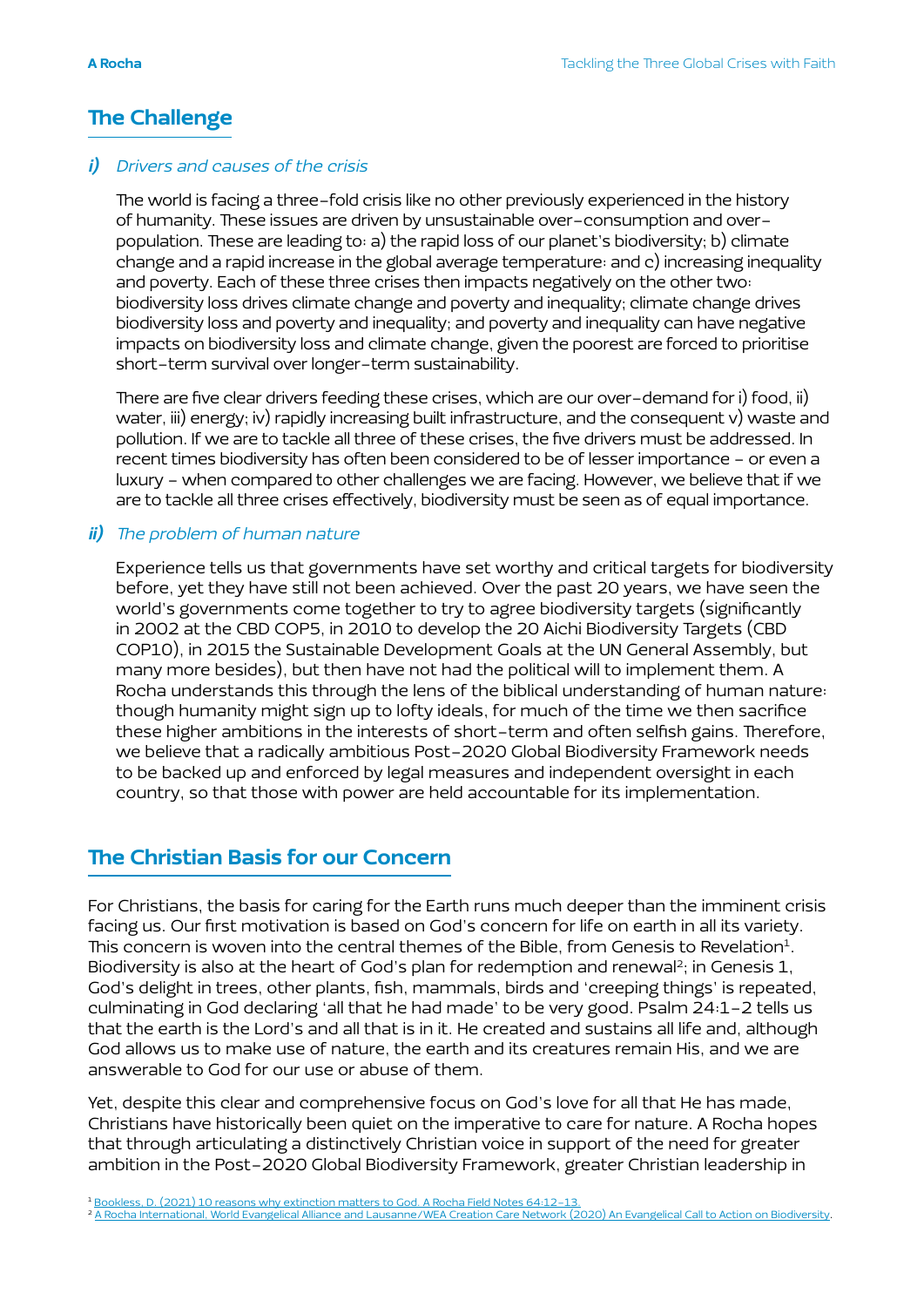driving an ambitious biodiversity agenda forwards will be stimulated. In this regard, among other recent developments, we are encouraged by the 2015 Encyclical Letter Laudato Si' by Pope Francis, and by recent Christian engagement (for example by Tearfund, World Vision, Christian Aid and CAFOD) in the 2020 Bond Development and Environment Group Report3. Given that Christianity has so many adherents, strong commitment from Christians for the recovery of nature across the world could greatly help in bringing about the enormous changes and improvements that are needed.

# The Solutions: Specific Proposals to CBD COP15

We highlight the following key points for the Post-2020 Global Biodiversity Framework:

- 1. Not one, but three global crises. It is critical that the measures needed to address the three overriding global crises (biodiversity loss, climate change, poverty and inequality) are implemented synergistically through cross-sectoral approaches. It is essential that biodiversity loss is treated with equal importance and priority.
- 2. Legal measures to enforce targets. Experience tells us that the implementation of the Framework is unlikely to be sufficient if it is left merely to voluntary commitments. The agreed targets need to be legally enforceable in each country, and subject to independent oversight. Previous voluntary commitments have failed to bring about change and compete with shorter-term interests.
- 3. Smarter funding for biodiversity conservation. For the most part, the problem with conservation is not that it doesn't work, but rather that we don't do anything like enough of it.<sup>4</sup> Not only should the level of funding be greatly increased - ten-fold across the next decade would be a good starting point – but funding mechanisms should be improved, ensuring that money is spent in the right places and targeting effective interventions. There must be a move away from time-limited projects towards longerterm, more flexible funding, with a particular focus on growing local-level, communityoriented conservation groups.
- 4. Prioritising Key Biodiversity Areas (KBAs). As protected areas are expanded, it is important that the uneven distribution of biodiversity is taken into account. Special attention should be given to conserving KBAs and other critical places for biodiversity conservation.
- 5. Prioritising Threatened Species. An 'Emergency Measures Agenda' should be agreed and implemented, focused on those species that need intensive recovery actions in order to be saved, and to address those threats for which we have no solutions in the wild. For some of these threats – such as novel infectious diseases and coral bleaching – research to develop new management options is a top priority. Without a focused 'Emergency Measures Agenda', we are very unlikely to see any reduction in the extinction rate by 2030.
- 6. Halting projects in conflict with the goal of ending biodiversity loss. Major development projects (such as mining, roads, dams) should not be permitted by governments where these irretrievably compromise the goal of ending biodiversity loss, and bringing about its recovery.
- 7. Increasing research into understanding of the consequences of biodiversity loss on human livelihoods at a global, continental, regional and national level; including finding innovative ways of sustaining biodiversity in the midst of ever-increasing demands for food, water, energy and infrastructure.

[conservation makes to extinction risk of the world's ungulates: Ungulate conservation. Conservation Biology. 29. 10.1111/cobi.12519.](https://www.researchgate.net/publication/275527710_The_difference_conservation_makes_to_extinction_risk_of_the_world%27s_ungulates_Ungulate_conservation)

<sup>&</sup>lt;sup>3</sup> Bond Development and Environment (DEG) Report (2020) Addressing the Triple Emergency: Poverty, Climate Change, and environmental [Degradation.](https://www.bond.org.uk/news/2020/06/the-triple-emergency-environmental-degradation-climate-change-and-poverty)4 [Hoffmann, Michael & Duckworth, J.W. & Holmes, Katharine & Mallon, David & Rodrigues, Ana & Stuart, Simon. \(2015\). The difference](https://www.researchgate.net/publication/275527710_The_difference_conservation_makes_to_extinction_risk_of_the_world%27s_ungulates_Ungulate_conservation)